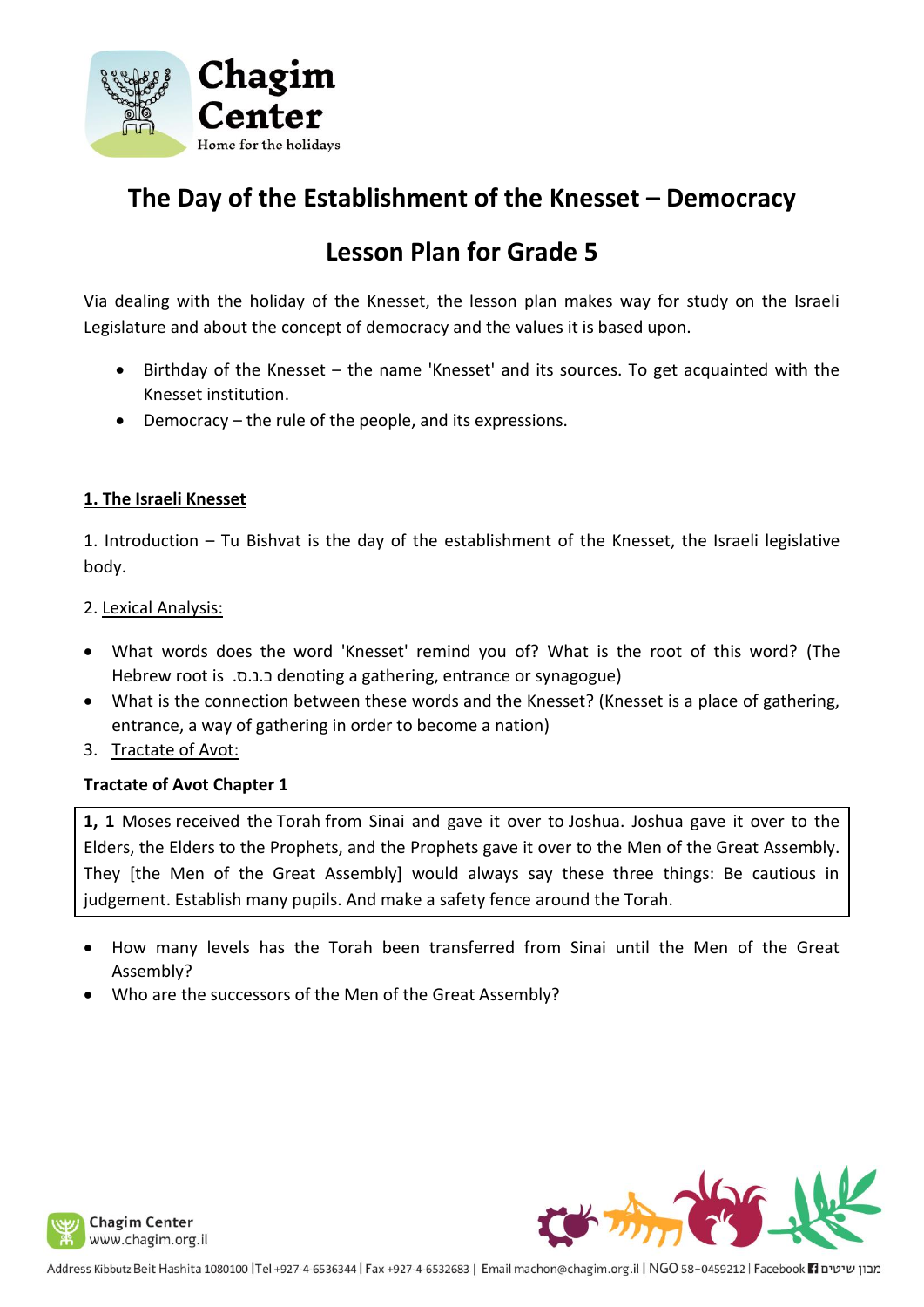

### 4. The Men of the Great Assembly:

The Great Assembly is the name of the Supreme Institution of the Sages of Israel during the Second Temple period. Generally speaking, it was a gathering of people who convened in the courtyard of the Temple to discuss matters of legislation, fundamental problems of the people and to come to urgent decisions for emergency situations, similar to the Greek People's Assembly. The Great Assembly was headed by Ezra the Scribe, who also served also as the High Priest. Among its members were the last of the prophets in Israel: Haggai, Zechariah and Malachi, as well as Mordecai the Jew known from the Book of Esther .

(According to Bavli Megillah 17b, at its founding the Great Assembly was comprised of 120 chief sages of Israel)

- In what era was The Great Assembly active?
- Who were the leaders of The Great Assembly?
- How many members participated in The Great Assembly? And what typifies them?
- What were the roles of The Great Assembly?
- 5. The Israeli Knesset Today:

The Knesset is Israel's house of representatives (the parliament) and it has four main functions: To pass laws – the Knesset has the sole authority to pass laws - to supervise government work, to choose the President of Israel and the state comptroller, and to deliberate over state issues through the Knesset committees and the work of the Knesset plenum.

From the Israeli Government Site

Http://www.gov.il/FirstGov/TopNav/OfficesAndAuthorities/OAUList/OAUKnesset/

- What is the Knesset?
- What are the roles of the Knesset?
- What are the similarities and differences between today's Knesset and The Great Assembly?

#### **6. The Founding of the Knesset**

On January 25, 1949, Knesset elections were held for the first time by what was called then the Constituent Assembly. On February 14, 1949, Tu Bishvat, 5709, the first meeting of the Constituent Assembly took place in Jerusalem, at the Jewish Agency building. Most of the elected representatives had arrived to Jerusalem from the coastal plain, and on their way, they stopped at Sha'ar HaGai for a tree planting ceremony. A tree-planting ceremony at various sites in and around Jerusalem has since been part of the tradition of the Knesset's birthday celebrations.

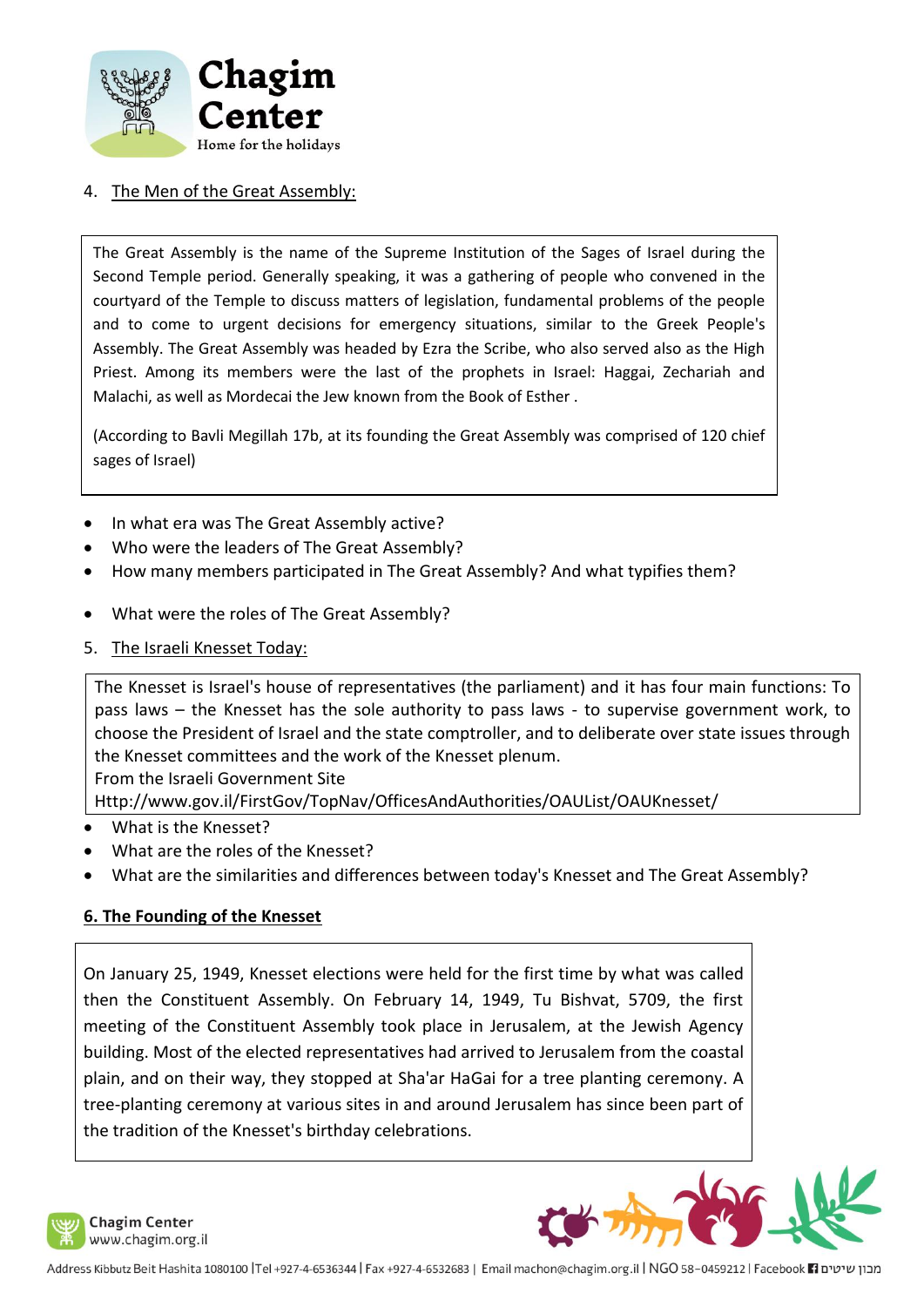

At the opening ceremony of the meeting of the Constituent Assembly, the President of the Provisional Council of State Prof. Chaim Weizmann said: "With a feeling of awe and reverence I open the Constituent Assembly of the State of Israel, the first Knesset in our day, in the eternal city of Jerusalem ...At this great moment of the history of our people we shall give praise and thanks to the G-d of Israel, with whose kindness we merited to witness the redemption after generations of suffering and afflictions... Members of the Knesset! Congratulations for your first assembly. Remember that the eyes of all the Jewish people lay upon you and that the longing and prayers of past generations accompany your steps. " After these opening remarks, Yosef Sprinzak was elected chairman of the Constituent Assembly.

Two days after the opening session, the Constituent Assembly decided that the State of Israel's legislature would be called the Knesset. The name of the Knesset is the name of the Great Assembly, the supreme institution of Israel's leaders and sages, which convened in Jerusalem after the return of the Jews from the Babylonian exile in the fifth century BCE. The number of Knesset members was determined by the number of members of the "Great Assembly" - 120.

The Knesset's traditions and methods of action were influenced by the Assembly of Representatives, the elected institution of the Jewish Settlement in The Land Israel during the British Mandate, from which the Knesset also inherited the existing electoral system. In addition, the Knesset adopted a number of procedures from the British Parliament, "the mother of the parliaments".

From the Knesset Site

In the early hours of the morning, the children of Jerusalem were seen walking past with flagpoles, dressed in fancy scout uniforms holding seedlings. The kindergarten children, adorned with wreaths and holding potted plants, crossed the streets and sang "Tu Bishvat arrived, a holiday for trees." At nine o'clock, the organized processions of schoolchildren and youth organizations started out – the youths holding shovels and hoes in one hand, and seedlings in their other hands. At 10 PM, the procession of the planters of the younger generation was greeted by Prime Minister David Ben-Gurion ... (Ha'aretz, fifteenth of Shevat, 5709, 1949)

- Try to imagine the founding ceremony of The Knesset and the planting ceremony.
- Write a report about the event, describe the procedures, what you had seen, what you had heard and what you had felt.